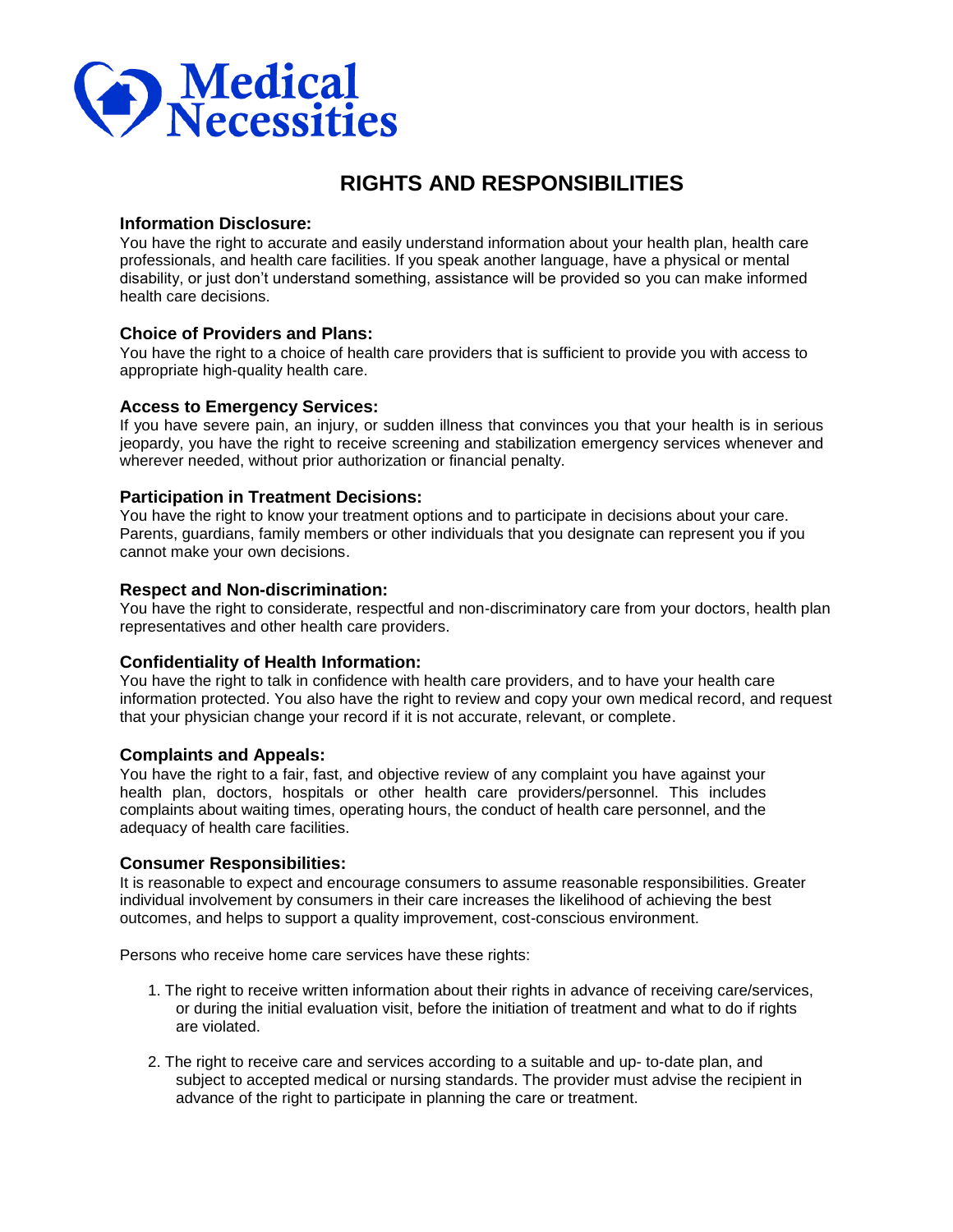- 3. The right to be told in advance of services, what services will be provided, who will provide the services, the frequency of visits, other choices that are available, and the consequences of these choices, including the consequences of refusing services.
- 4. The right to refuse services and/or treatment.
- 5. The right to know the limits to the services and the provider's grounds for termination of services.
- 6. The Provider must advise the recipient of home care services, both orally and in writing, of any changes in coverage and the recipient's liability for charges as soon as possible, but no later than thirty (30) calendar days after the provider becomes aware of a change.
- 7. The rights to choose freely among available providers and to change providers after services have begun
- 8. The right to know what the charges are for services, no matter who will be paying for them.
- 9. The right to have personal, financial, and medical information kept private, and to be advised of the provider's policies and procedures regarding disclosure of such information.
- 10. The right to be served by people who are properly trained and competent to perform their duties.
- 11. The right to be treated with respect and courtesy, as well as the patient's property.
- 12. The right to have access to records and written information from the records in accordance with State Statutes.
- 13. The right to voice grievances/complaints regarding treatment or care that is, or fails to be, finished.
- 14. The right to know how to contact an individual with the provider who is responsible for handling problems and/or complaints/grievances. The provider shall document in writing all complaints, as well as document, in writing, any resolution/corrective action resulting from the complaint.
- 15. The right to assert these rights personally, or by a family member, or designated guardian when the patient has been judged incompetent, without retaliation.
- 16. The right to be informed of the name and address of the State or county agency to contact for additional information or assistance.
- 17. It is the patient's responsibility to report any changes in insurance, address change or other important information. **Failure to do this will result in patient's responsibility for cost of equipment.**
- 18. Patients and caregivers have the responsibility to take care of equipment. **If damaged or infested you will be charged the cost for repair or replacement**.
- 19. Providers have the right to be free from threats of violence and actual violence.
- 20. Providers have the right to provide services in patients' homes that are structurally sound.
- 21. Providers have the right to be free from threatening behavior and/or physical injuries from animals.